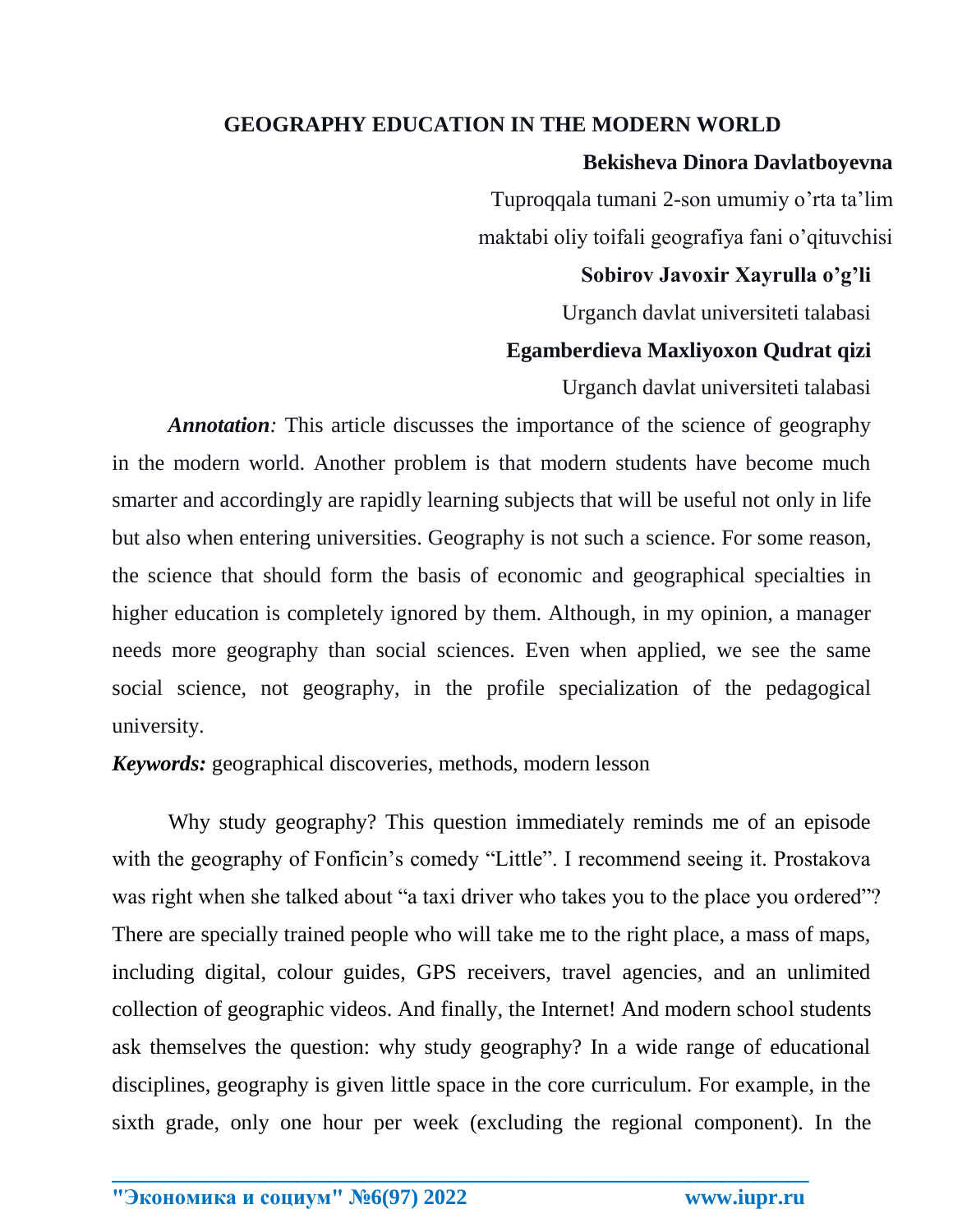seventh, eighth, and ninth grades - two hours per week, in the tenth and eleventh grades - one hour per week, if the class is general education. And if the class has a specific profile, geography may not be taught at all. For all parallels, there were 9-10 hours left instead of 17-20. The regional component is almost gone, with children paying less attention to exploring their small homeland.

Another problem is that modern students have become much smarter and accordingly are rapidly learning subjects that will be useful not only in life but also when entering universities. Geography is not such a science. For some reason, the science that should form the basis of economic and geographical specialties in higher education is completely ignored by them. Although, in my opinion, a manager needs more geography than social sciences. Even when applied, we see the same social science, not geography, in the profile specialization of the pedagogical university. Admittedly, it's hard to imagine a qualified international relations specialist or tourism manager who doesn't have a deep knowledge of geography. Currently, the field of knowledge, such as geography, exists in Russian classical universities (24 faculties) and pedagogical universities (41 faculties). Large universities and academies are separate faculties that train bachelors, specialists, and masters in their narrow fields. the importance of school geography lies in its uniqueness The school theme is an ideological character that forms in students a complex, systematic, and sociallyoriented view of the Earth as a human planet. It is also the only subject that introduces them to the regional approach as a special method of scientific knowledge. The importance of geographical knowledge in the formation of the individual allows for forming the general purpose of geographical education. Thus, students have a complete system of geographical knowledge and skills, and the ability to apply them in life, in different situations, i.e. demonstrate skills. What competencies can be formed in geography lessons? - Valuable and semantic competencies shape attitudes to life, and correctly defined value orientations. - General cultural competencies are formed in the study of ethnic groups, family and social values, traditions, and lifestyles.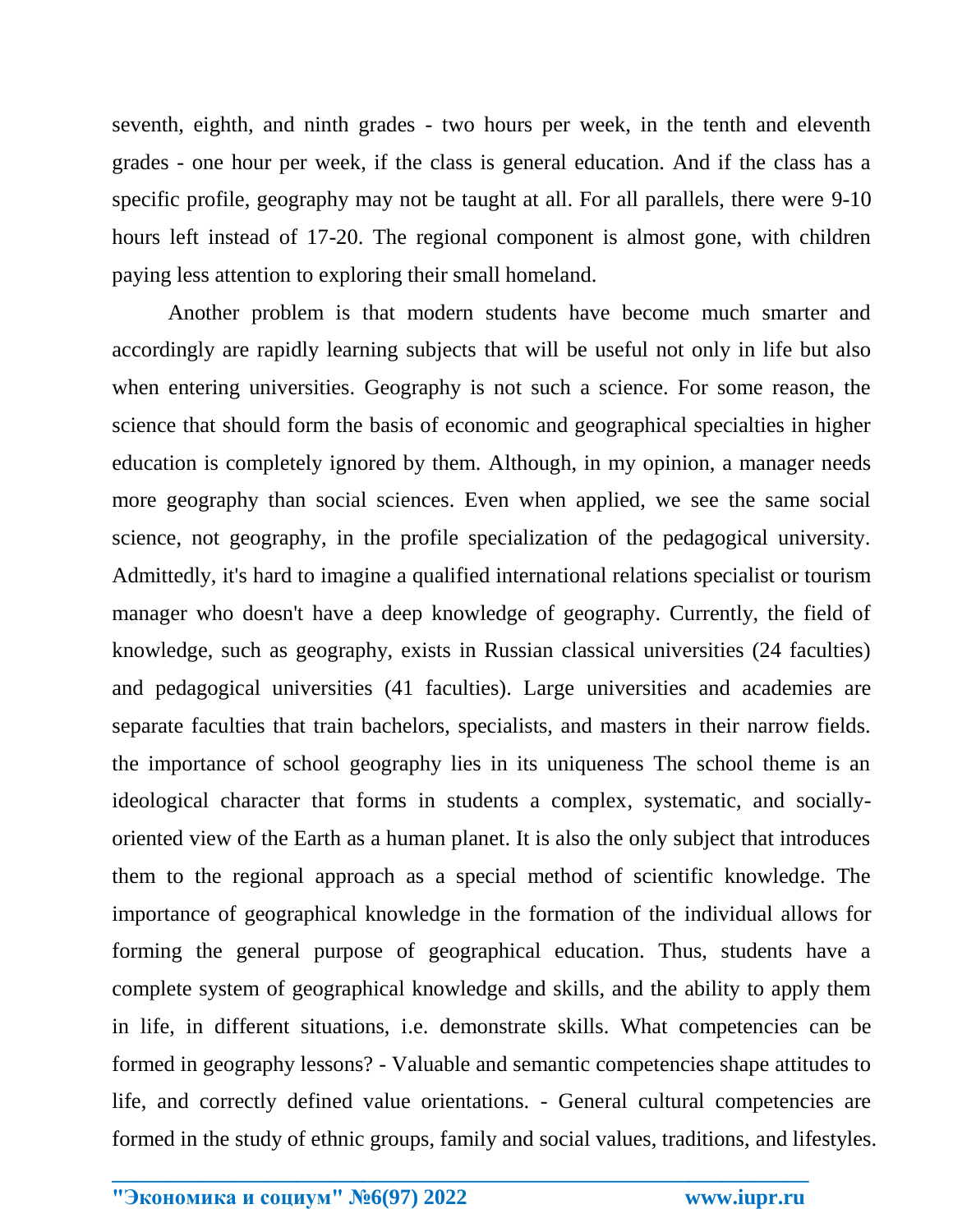different nationalities ... - educational and cognitive competencies are formed in the lesson, and extracurricular activities When a student learns about the world around him during excursions, he learns to distinguish facts from assumptions and uses statistics. - Information competencies imply mastery of modern means of information and information technology ... For example, create a presentation for a lesson or extracurricular activity, showing and analyzing images of areas studied from space. - Communicative competencies are formed in the process of communication, including knowledge of how to interact with others, teamwork skills, and different social roles. After all the empty spots disappeared from the map of the earth, the main task of geographers was to study the laws of the development of nature and human society. And new amazing discoveries are possible in geography today. Geography studies the objects, processes, and events that exist on Earth. Geographical objects are very diverse and can be divided into natural (mountains and plains, seas and rivers) and artificial (cities and factories, power plants, and irrigation canals). The role of geographical phenomena and events (changes in time) that take place around us every day in nature and human life is also great. Many geographical events are catastrophic: volcanoes and earthquakes, thunderstorms, and more. Geographers describe their origin and destructive power. The most important subject of geography is the process of interaction between man and nature. After all, every year man changes more and more natural objects, mining, deforestation, waste pollution and so on.

In Uzbekistan G. Y. Glazirin, V. G. Konovalov, V. F. Suslov, A. S.Shchetinnikov, V. Nozdryukhin, A. A. Kreiter, M. A. Nosirov, A. Akbarov developed by glaciologists. Among the scientists who studied the lakes of Central Asia were N. L. Korzhenevsky, L. A.Molchanov, N. G. Mallitskiy, A.M. Nikitin, et al. contributed. The main centers of hydrometeorological research in Uzbekistan are V.A.Bugayev Central Asian Regional Hydrometeorological Research Institute (Tashkent), National University of Uzbekistan, Sciences of Uzbekistan Academy of Geology and Geophysics and Water Problems institutions. Scientific and applied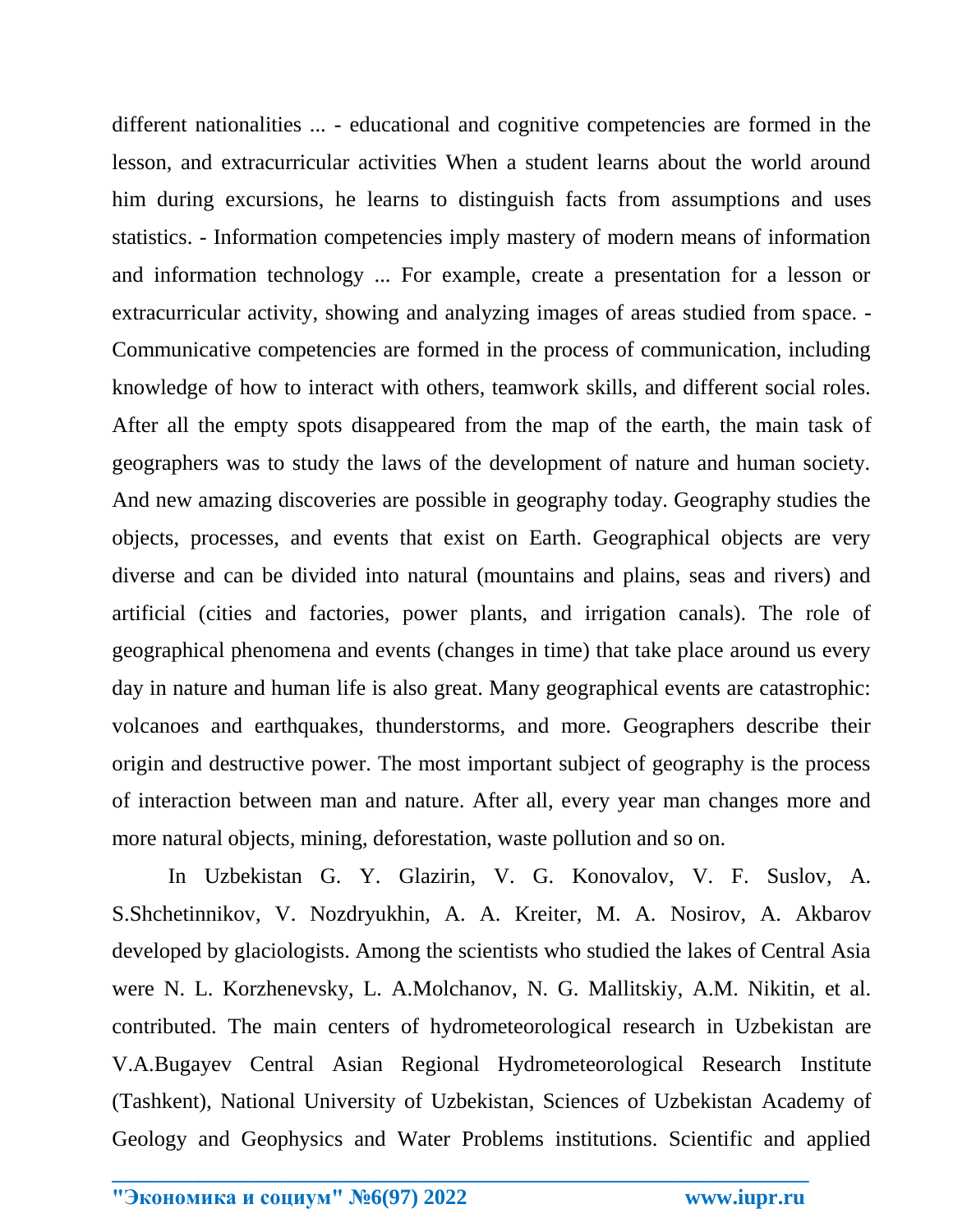hydrological research is mainly hydrometry, water erosion and study of river processes (A. R. Rasulov, T. Joʻrayev, S. R. Saidova, M.Mirziyotov, F. Khikmatov), hydrochemistry (E. Chembarisov, K. Domlajonov), hydroecology (A. Nazarov, A. Abdurahmonov, 3. Sirliboyeva), history of hydro melioration (Sh. Yunusov, E. Jurabekov) and irrigation (A.Razzoqov), the study of water resources (Sh. Murodov, S. Karimov, U.Tursunov), glaciology (M. A. Nosirov, A. Akbarov), lake studies (O.Nuriddinov). Soil geography. 1920 at the University of Central Asia Soil scientist N. A. Dimo at the Institute of Soil Science and Geobotanysoil cover is an integral part of geographical landscapes and mirrors, at the same time the basis of agricultural production and studied as a resource. On various problems of regional soil science A. M. Rasulov, A. Maksudov, H. Maksudov and A. Nematov, J. S. Sattorov and L. Tursunov conducted research. Geographical soil science in Uzbekistan developed on the basis of ecological and geochemical studies (O`Abdunazarov, H. Ma'sudov, L. Kamolov and others). The founders of the School of Biogeographic Research are zoologist D.N.Kashkarov and botanist Y. P. Korovin. Biogeographic research in Uzbekistan is currently one of the two main networks - both in the field of botanical geography and zoogeography formed. In the 1920 s and 1940 s, the region's flora and fauna were geographically ecologically studied (M. P. Popov, R. I. Abolin, Y. P. Korovin, P. A. Baranov, I.A. Raykova, M. M. Sovetkina, I. I. Granitov). Development of botanical geography in Uzbekistan and national scientific staff Academician. Zokirov and Uzbek Sciences Corresponding member of the Academy II Granitov made a significant contribution. Plant geography, ecology and physiology since the 1950 s Uzbek botanists - M. M. Orifkhonova, P. K. Zokirov, Scientific works of M. Ahunov were published. Also botanical - geographical. K. Saidov, M. M. Nabiyev, T. A. Odilov, O. H. to the development of scientific research. Hasanov, A. I. Usmonov, O` Pratov, S.S. Soatovs also make a certain contribution added. Animal geography research in Uzbekistan was conducted by zoo ecologist D.N.Kashkarov and zoogeographer N. A. Bobrinsky. Uzbekistanfurther development of zoogeography T.